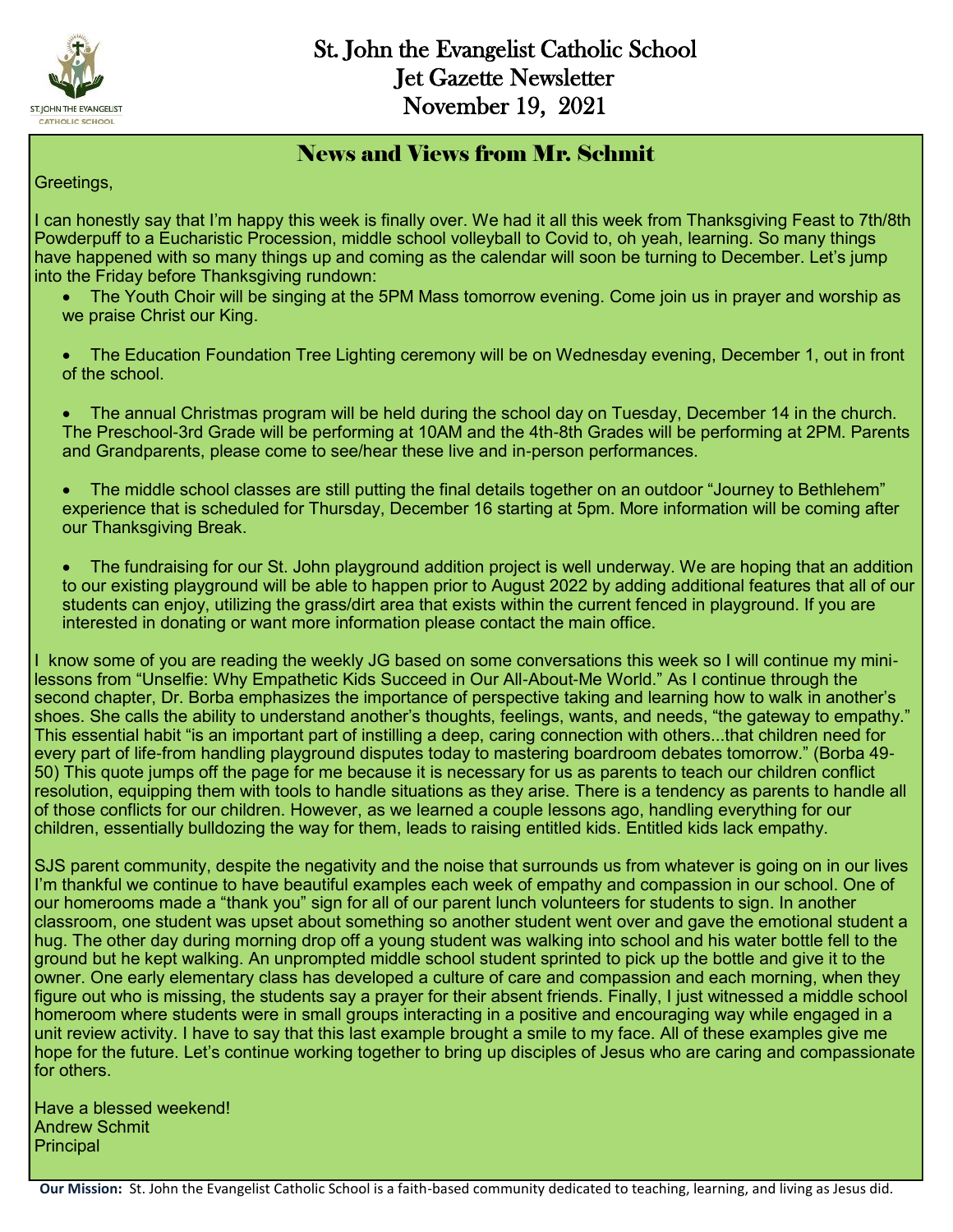## **Dates to Remember**



# **Merry Mail**

#### **December 2nd-December 8th**

Starting December 2nd, St. John School will have our very own post office staffed by the 3rd grade classes. This is an opportunity for students, parents, and staff to send KIND letters, cards, and messages to each other. All money collected will be used to support the St. John Parish Giving Tree. Last year, our school was able to donate over 30 gifts to the Giving Tree from your generous donations.

Stamps will be sold for any donation amount. Letters will be



delivered to classrooms each day. Letters mailed after 12 PM may be delivered the following day.

We encourage families to send in letters to be delivered to their children. Everyone loves to receive a personal handwritten note! Please feel free to send your letter and your donation for stamps to the office and we will be sure to get it to the post office in time! We will also have a drop off box in the morning loop line.

Please address letters like this:

Student Name Teacher Grade level

### **Attendance**

Due to some questions we have received recently, here are a few attendance clarifications.

- Whenever a student is marked absent, our student database (Powerschool) sends an automatic notification to parents via email. You will receive this notification even if you have informed the office in advance that your child will be absent for any reason. It is the way the system is programmed.
- If a student is quarantined because of a Covid exposure, the student will be marked absent even if the student is attending virtually through Zoom. This helps us keep track of who is in the building in an emergency situation. We keep separate records regarding absences due to quarantine that we will put in a student's file if necessary. **The exception to this is if an entire homeroom/grade level is moved to virtual learning. In this situation, we would know that an entire grade/homeroom is out of the building in an emergency. If an entire grade/homeroom is moved to a virtual learning situation, students would only be marked absent if they do not attend the Zoom meeting.**
- Please continue to call or email the office if your child will be absent. If you are emailing the teacher, please include Mrs. Haiss on the email (ahaiss@sjseducation.com). We still spend a significant amount of time each day trying to contact families of absent students.

### **Menu Change**

Due to supply chain issues, the lunch menu has changed for Monday. Unfortunately, we cannot get mini pancakes or mini waffles because they are out of stock. The choices for Monday's lunch are:

#### **Maple Belgian Waffle w/Sausage, Cheese Pizza, or WOW Butter Sandwich**

Thank you for understanding!

## **Wrapping Paper Donations**



The PSA is collecting wrapping paper for this year's Santa Shop. Feel free to drop off donations in the school office or send in with your student. All size rolls of paper are need. Donations will be collected until December 3rd. Thank you from the North Pole!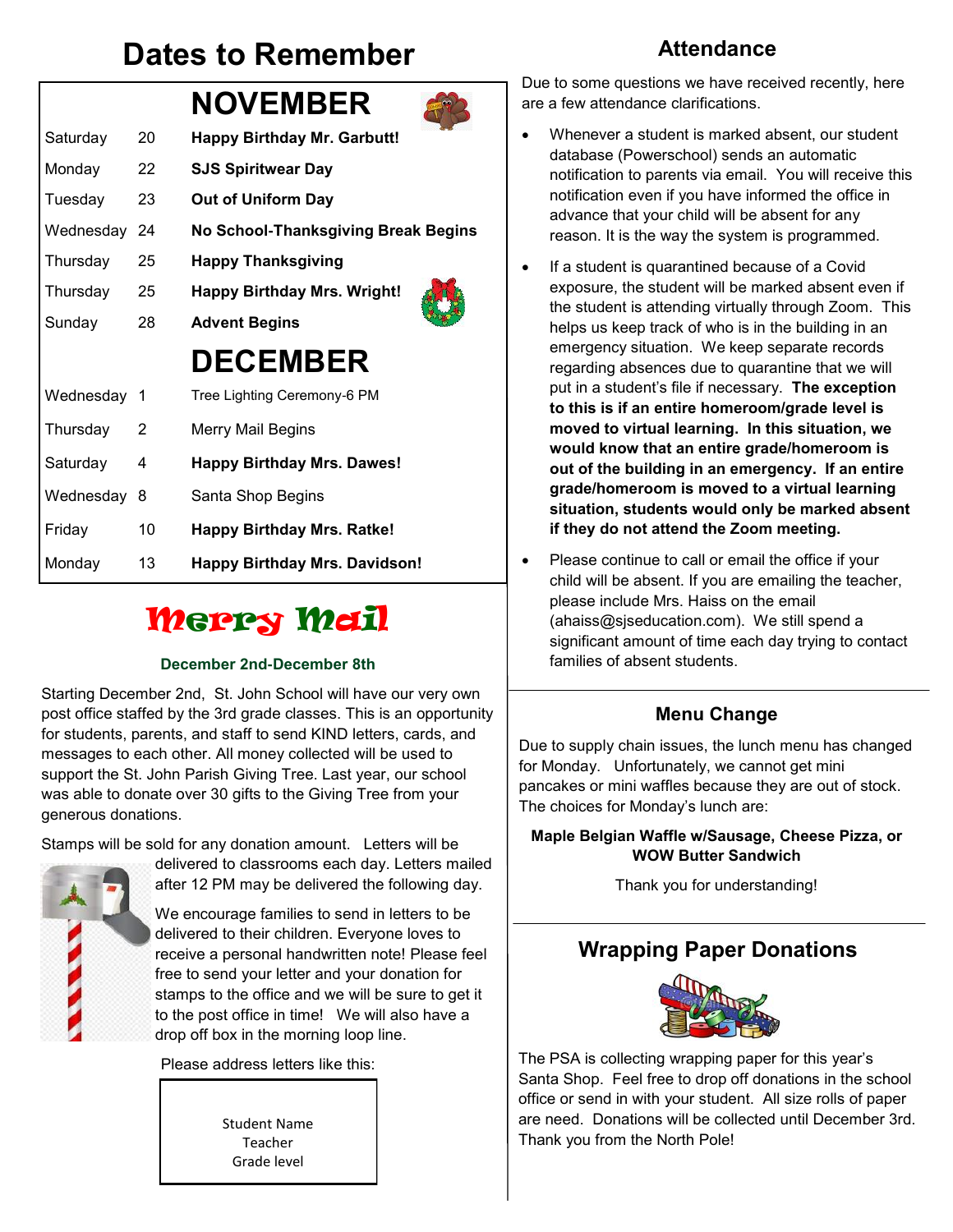## **Spiritwear**

We will be debuting even more new styles before Christmas so stay tuned. Spiritwear will make great gifts so check out our online Spiritwear shop [here](https://st-john-the-evangelist-catholic-spirit-wear.square.site/) if you haven't had the chance.

## **Annual Food Drive**

Next week, we will be collecting non-perishable food items for our local St. Vincent de Paul Food Pantry. This will help them tremendously in stocking their shelves to provide items for the monthly food boxes that are donated to those in need.



Please feel free to donate any non-perishable items, especially those from the list provided below. Students can place donated items in the boxes outside their classroom. We will collect items until Tuesday, November 23rd.

#### **Suggested Items**

Boxed Cereal Macaroni and Cheese Tuna Fish Spaghetti or Elbow Macaroni noodles Instant Potatoes Pancake Mix Hamburger Helper Tomato Sauce/Spaghetti Sauce Canned Beef Stew/Chili/Baked Beans Cake Mix Jello or Pudding Mixes Vegetable Oil Peanut Butter and Jelly Toothpaste/Toothbrushes Shampoo and Conditioner

#### **Amazon Smile**

This holiday season, when you are shopping black Friday deals on **[Amazon](http://www.chicagotribune.com/topic/business/amazon.com-ORCRP000672-topic.html)** or purchasing last-minute gifts using your Amazon Prime account, be sure to shop on [smile.amazon.com](http://smile.amazon.com/) to support St. John Parish and School.

AmazonSmile is a simple and automatic way for you to support St. John School every time you shop, at no cost to you. Upon your first visit to [smile.amazon.com,](http://smile.amazon.com/) select St. John Parish and then begin shopping. You'll find the exact same low prices, vast selection and convenient shopping experience as [amazon.com,](http://amazon.com/) with the added bonus that Amazon will donate a portion of the purchase price to your favorite 501(c)(3) charitable organization. Happy Holidays and happy shopping! Thank you for supporting SJS! Your commitment to the betterment of the parish and school is appreciated!



## **Athletics Update**

### **Boys Basketball**

7th/8th Grade Boys Clinic tomorrow will be from 11 to 12:30 PM.

Sports conditioning clinics for boys in 5th/6th Grade interested in playing will start after Thanksgiving. More details coming soon.



## **Volleyball**

#### **St. John Green and Gold Teams**

| Sat 11/20  | 9 AM Start at Powers   |
|------------|------------------------|
| Tues 11/23 | 5 PM Start at St. John |
| Wed 12/1   | 5 PM Start at St. John |
| Sat 12/4   | 9 AM Start at Powers   |



**Jr. Jets Sports Clinic Information Coming Soon!** 

## **PSA AUCTION NEWS**

## **The Big Game**

**Be sure to save the date for our PSA Auction to be held on February 5, 2022.** 



### **Log Your Volunteer Hours**

To log your volunteer hours, go to our school website and click on the "Good Stewards" tab. Then, you can click on "Submit Parent Volunteer Hours." If you have questions, about how to log hours, please contact the office.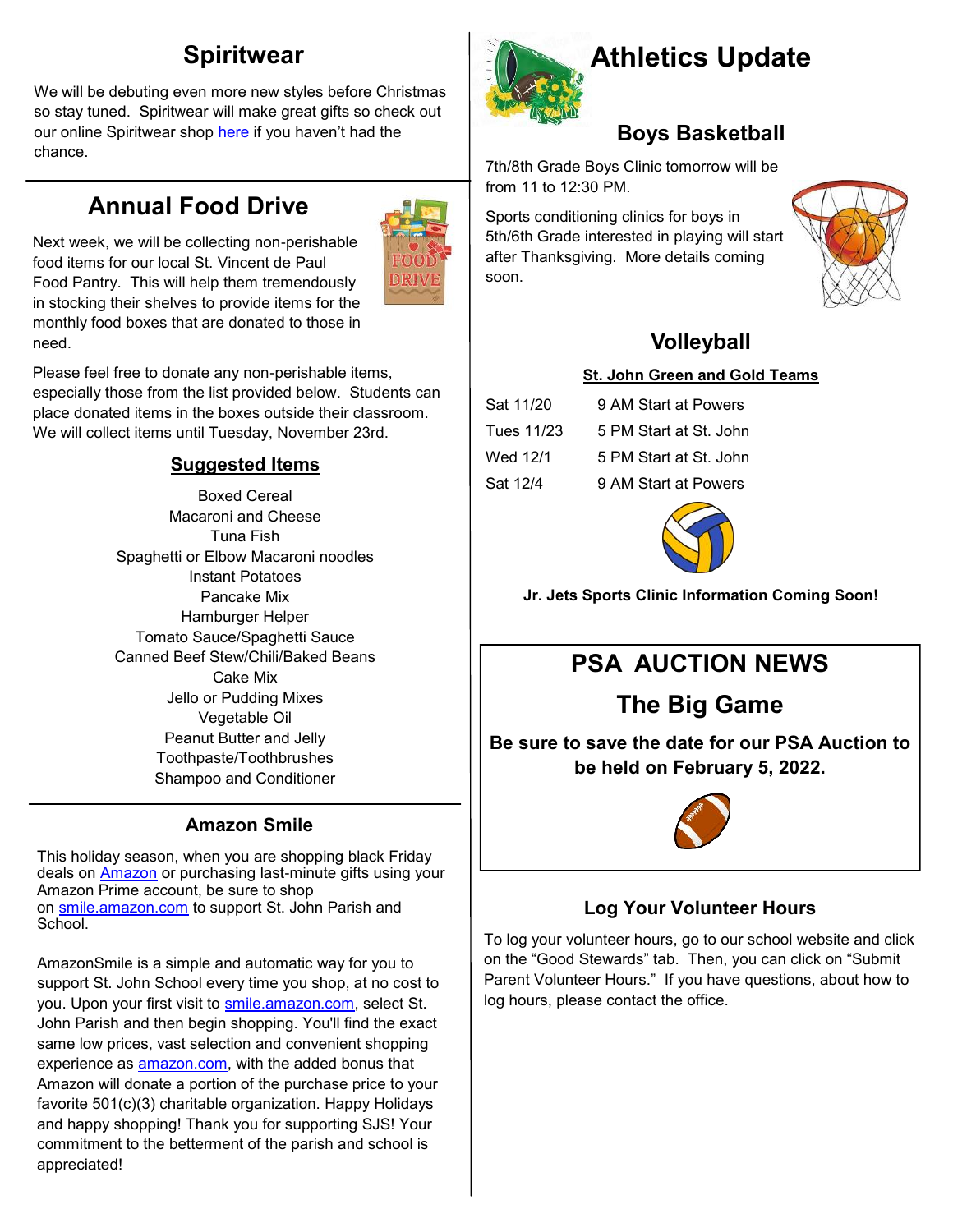

# **ON A PERSONAL NOTE...**

# **Prayers:**

- For Josh and Penny Hamp's grandfather, Dennis Cole, who is recovering from surgery.
- For Gabriela Lesneski who is recovering from an illness.

# **Thank You:**

- To Deacon Larry for leading our Eucharistic Procession this morning.
- Freeman Tucker for leading us in song during our Eucharistic Procession this morning.



## **Building Foundations of Faith**

**Today's #microchallenge from bustedhalo.com**



To stay up to date with parish events, here is a link to the weekly parish bulletin: [https://](https://www.stjohnfenton.org/bulletin.html) [www.stjohnfenton.org/bulletin.html](https://www.stjohnfenton.org/bulletin.html) 





7/8th Grade Powderpuff